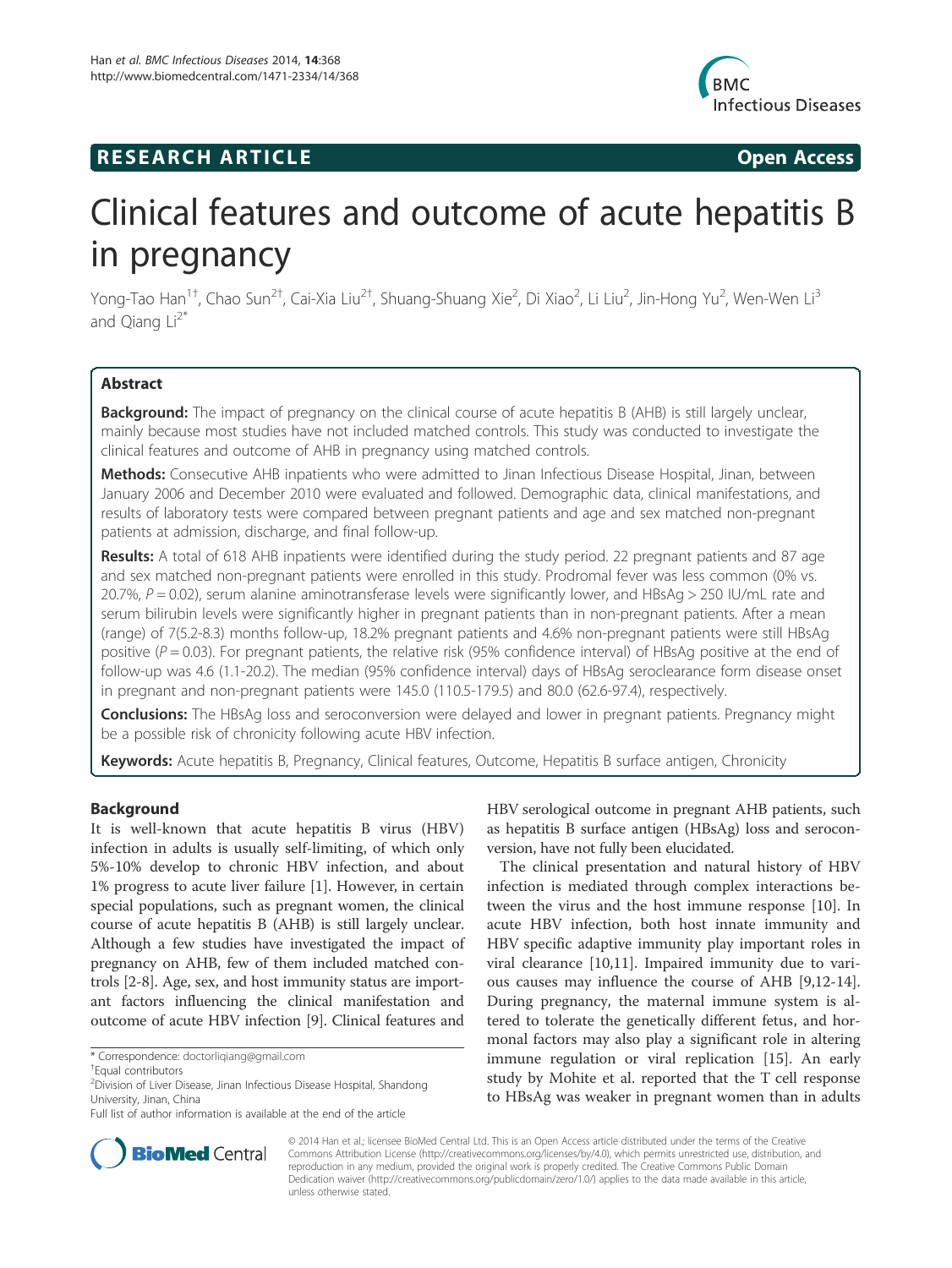males and non-pregnant females [16]. So, immunological response to acute HBV infection, and consequently the clinical course of AHB in pregnant women may differ from those in the general population [16].

The aim of this study was to investigate the clinical features and outcome of AHB in pregnancy.

# **Methods**

# Study design and population

The present study was performed in the Jinan Infectious Disease Hospital, the only hospital in the Jinan area which is in charge of the diagnosis and treatment of the 35 notifiable infectious diseases of China. This study is part of a hospital-based prospective investigation to study the natural history of acute HBV infection that was conducted in the hospital,in which all inpatients with confirmed AHB between January 2006 and December 2010 were included and followed. The study was approved by the hospital ethics committee, and written informed consent for participation was obtained from each study participant or their next of kins.

The diagnosis of AHB was based on discrete onset of symptoms (such as: fever, loss of appetite, fatigue, and dark urine), jaundice, elevated serum alanine aminotransferase (ALT) or aspartate aminotransferase (AST) levels, detection of high-titer IgM antibody to hepatitis core antigen (anti-HBc), and compatible clinical history [17,18].

Patients with a history or other evidence of liver disease other than AHB, or with alcohol consumption of more than 20 g/day for more than five years were excluded. All patients were to be followed for at least 6 months. In general, follow-up schedule was 1 month, 3 months, and 6 months after discharge.

In this study, the clinical manifestation, biochemical and virological parameters, and outcome of pregnant AHB patients were compared with those of sex and age matched non-pregnant AHB patients.

# Study variables

The variables analyzed in this study included demographic data, prodromal signs and symptoms, complications, serum biochemical parameters, HBV serological marker, HBV DNA levels at admission, discharge and final follow-up. Days from disease onset to patient's hospital admission, duration of hospitalization and follow-up were also analyzed.

Upon entry to the hospital, all patients were interviewed by trained physicians. The details of information collection and laboratory measurements were previously described [19,20]. The transmission routes and risk factors of HBV infection were recorded using a structured questionnaire. In general, biochemical parameters, HBV serological markers, and HBV DNA levels, were measured

at least once at admission, before discharge, and at each visit during follow-up. A form designed for this investigation was used to record the information collected at every visit.

For patients with jaundice, prodromal manifestations were defined as signs or symptoms occurring in the 1–10 days before onset of icterus (prodromal period). For patients without jaundice, prodromal manifestations were defined as signs or symptoms occurring in the 1–10 days before diagnosis of hepatitis or the hospital admission.

Prodromal signs and symptoms analyzed in this study included fever, loss of appetite, fatigue. Prodromal fever were defined in 2 different ways: patients reporting a measured fever  $\geq 37.5^{\circ}$ C during prodromal period; any fever (measured or subjective) during prodromal period [21,22]. Jaundice referred to measured serum total bilirubin > 25 μmol/L at admission. HE was diagnosed and classified as previously described [23]. The presence of ascites was evaluated using B ultrasonography.

Clinical outcome included occurrence of fulminant hepatitis, clinical recovery (defined as relief of signs and symptoms and normalization of ALT levels), and mortality. HBV virological and serological outcome included undetectable HBV DNA, HBsAg loss, HBsAg seroconversion (i.e. loss of HBsAg and appearance of anti-HBsAg antibodies), hepatitis B e antigen (HBeAg) seroconversion (i.e. loss of HBeAg and appearance of anti-HBeAg antibodies). Chronic HBV infection was defined as persistent of HBsAg in serum with or without detectable serum HBV DNA after disease onset of more than 6 months [24]. AHB with evidence of coagulation abnormality ( $INR \geq$ 1.5) and encephalopathy was diagnosed as acute fulminant hepatitis [23].

# Statistical analysis

Clinical parameters were evaluated using the chi-squared test for discrete variables and the t test or Mann–Whitney U test for continuous variables. A Kaplan–Meier estimate was performed to compare the fraction of patients remain HBsAg positive and days of HBsAg seroclearance after disease onset, and p values were calculated using log-rank test. For all tests, a  $P$  value of less than 0.05 was considered significant. All data analyses were performed using SPSS v. 16.0 (SPSS Inc., Chicago, IL, USA).

# Results

Among a total of 618 inpatients diagnosed with AHB during the study period, 22 pregnant patients were enrolled into the pregnant group. The mean  $\pm$  SD and median (min-max) age of the AHB in pregnant patients was  $22.7 \pm 1.9$  years and  $22$  (21–28) years, respectively. 87 female non-pregnant patients between 21 and 28 years of age were enrolled in the control group.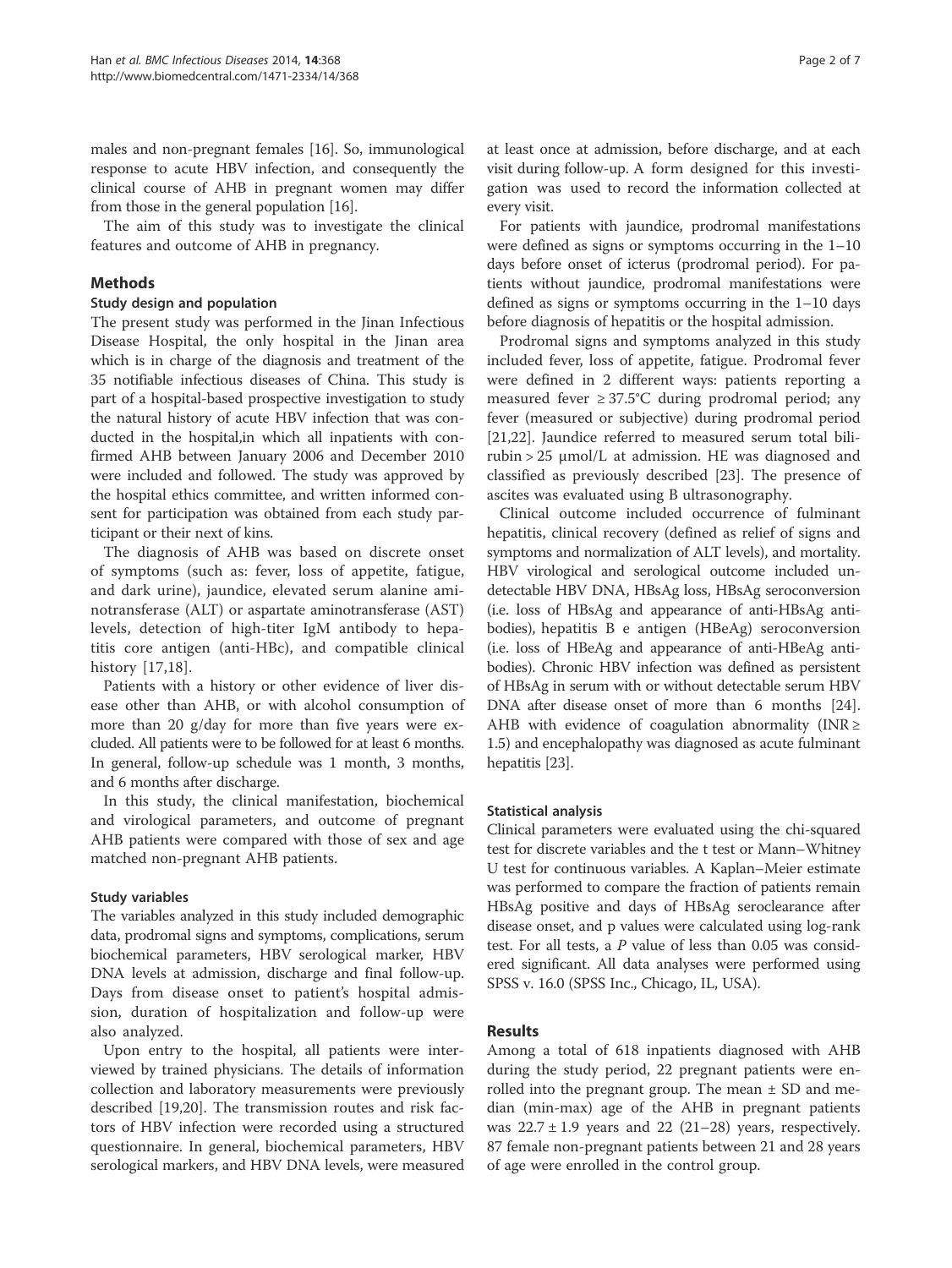#### Demographic characteristics of AHB in pregnancy

The demographic characteristics of the two groups are summarized in Table 1. Most pregnant AHB patients were from rural areas of Shandong Province (90.9%). The mean length from onset of signs and symptoms to hospital admission was similar between the two groups. Of the 22 pregnant AHB patients, 8 were in the first trimester, 8 were in the second trimester, and 6 were in the third trimester of pregnancy. The mean length (minmax) of pregnancy was  $17.3$  (7-31) weeks. 72.5% of the patients ever exposed to at least one potential risk factor of acute HBV infection. No pregnant patients had gestational diabetes mellitus.

#### Clinical and biochemical characteristics of AHB in pregnancy

As shown in Table 2, fever was less frequent, and jaundice was more frequent in pregnant patients than in non-pregnant patients.

The biochemical data of pregnant and non-pregnant AHB patients at admission, discharge, and final follow-up are summarized in Table 3. At admission, the median ALT levels of pregnant patients were significantly lower than that of non-pregnant patients. The median total serum bilirubin level was higher in pregnant patients than

### Table 1 Demographics and the risk factors exposed within 6 months before onset of AHB: comparison of pregnant and non-pregnant patients

| <b>Variables</b>                                    | <b>Non-pregnant AHB</b><br>patients $N = 87$ | <b>Pregnant AHB</b><br>patients $N = 22$ | P     |
|-----------------------------------------------------|----------------------------------------------|------------------------------------------|-------|
| Age (years)                                         | $23.3 \pm 2.6$                               | $22.7 \pm 1.9$                           | 0.18  |
| <b>Residence</b>                                    |                                              |                                          | 0.001 |
| Urban                                               | 42 (48.3%)                                   | $2(9.1\%)$                               |       |
| Rural                                               | 45 (51.7%)                                   | 20 (90.9%)                               |       |
| Days from disease<br>onset to hospital<br>admission | $10.9 + 7.5$                                 | $10.6 + 4.1$                             | 0.78  |
| Days of stay in<br>hospital                         | $28.7 \pm 10.3$                              | $74.7 + 7.4$                             | 0.09  |
| Weeks of pregnancy                                  | <b>NA</b>                                    | $17.3 \pm 8.7$                           | NA.   |
| <b>Potential risk factors</b>                       |                                              |                                          | 0.17  |
| Spouse with HBV<br>infection                        | 8 (9.2%)                                     | 6(27.3%)                                 |       |
| Other family members<br>with HBV infection          | 3(3.4%)                                      | $1(4.5\%)$                               |       |
| Risk sex behavior                                   | 32 (36.8%)                                   | 3 (13.6%)                                |       |
| Invasive medical<br>procedure                       | 12 (13.8%)                                   | 4 (18.2%)                                |       |
| Body care                                           | 8 (9.2%)                                     | $2(9.1\%)$                               |       |
| Unknown                                             | 24 (27.6%)                                   | 6(27.3%)                                 |       |
| More than one factor                                | 35 (55.6%)                                   | 7 (45.7%)                                | 0.40  |

NOTE. Data are expressed as mean  $\pm$  SD or n (%) of patients; AHB, acute hepatitis B.

Table 2 Symptoms,signs, and complications of pregnant and non-pregnant AHB patients

| <b>Variables</b> | <b>Non-pregnant AHB</b><br>patients $N = 87$ (%) | <b>Pregnant AHB</b><br>patients $N = 22$ (%) | Р     |
|------------------|--------------------------------------------------|----------------------------------------------|-------|
| Fever            | 18 (20.7)                                        | 0(0)                                         | 0.02  |
| Fatigue          | 65 (74.7)                                        | 15 (68.2)                                    | 0.54  |
| Loss of appetite | 70 (80.5)                                        | 14 (63.6)                                    | 0.08  |
| Jaundice         | 56 (62.2)                                        | 19 (95.4)                                    | 0.003 |
| Ascites          | 1(1.15)                                          | 0(0)                                         | 0.61  |
| Encephalopathy   | 1(1.15)                                          | 0(0)                                         | 0.61  |
|                  |                                                  |                                              |       |

NOTE. AHB, acute hepatitis B.

in non-pregnant patients. The median serum albumin and gamma-glutmyltransferase (GGT) levels were both significantly lower in pregnant patients than in non-pregnant patients ( $P < 0.001$ ).

After a mean (min-max) of 27.8 (5–69) day's supportive treatment, clinical manifestations and biochemical data of all patients were significantly improved.

After a mean (min-max) of 7 (5.2-8.3) months followup, ALT and bilirubin normalization rate were similar between the two groups. However, the median ALT, serum albumin and GGT levels were still significantly lower in pregnant patients than in non-pregnant patients.

# HBV virological and serological outcome of AHB in pregnancy

The HBV virological and serological biochemical data of pregnant and non-pregnant AHB patients at admission, discharge, and final follow-up are summarized in Table 4. At admission, the median HBV DNA level was similar between the two groups  $(P = 0.69)$ , and the HBV DNA > 1000 copies/mL rate was also similar between the two groups. The HBsAg positive (>0.05 IU/mL) rate was similar between the two groups. The HBsAg > 250 IU/mL rate and HBeAg positive rate were significantly higher in pregnant than in non-pregnant patients.

At discharge, the HBsAg positive rate was significantly higher in pregnant patients than in non-pregnant patients, whereas virological and other serological parameters were similar between the two groups.

At final follow-up, the HBsAg positive rate was significantly higher in pregnant patients than in non-pregnant patients. 18.2% pregnant patients and 4.6% non-pregnant patients developed chronic HBV infection. For pregnant patients, the relative risk (95% confidence interval) of HBsAg positive at the end of follow-up was 4.6 (1.1-20.2). The Kaplan–Meier estimates showed the median (95% confidence interval) days of HBsAg seroclearance form disease onset in pregnant and non-pregnant patients were 145.0 (110.5-179.5) and 80.0 (62.6-97.4), respectively (Figure 1).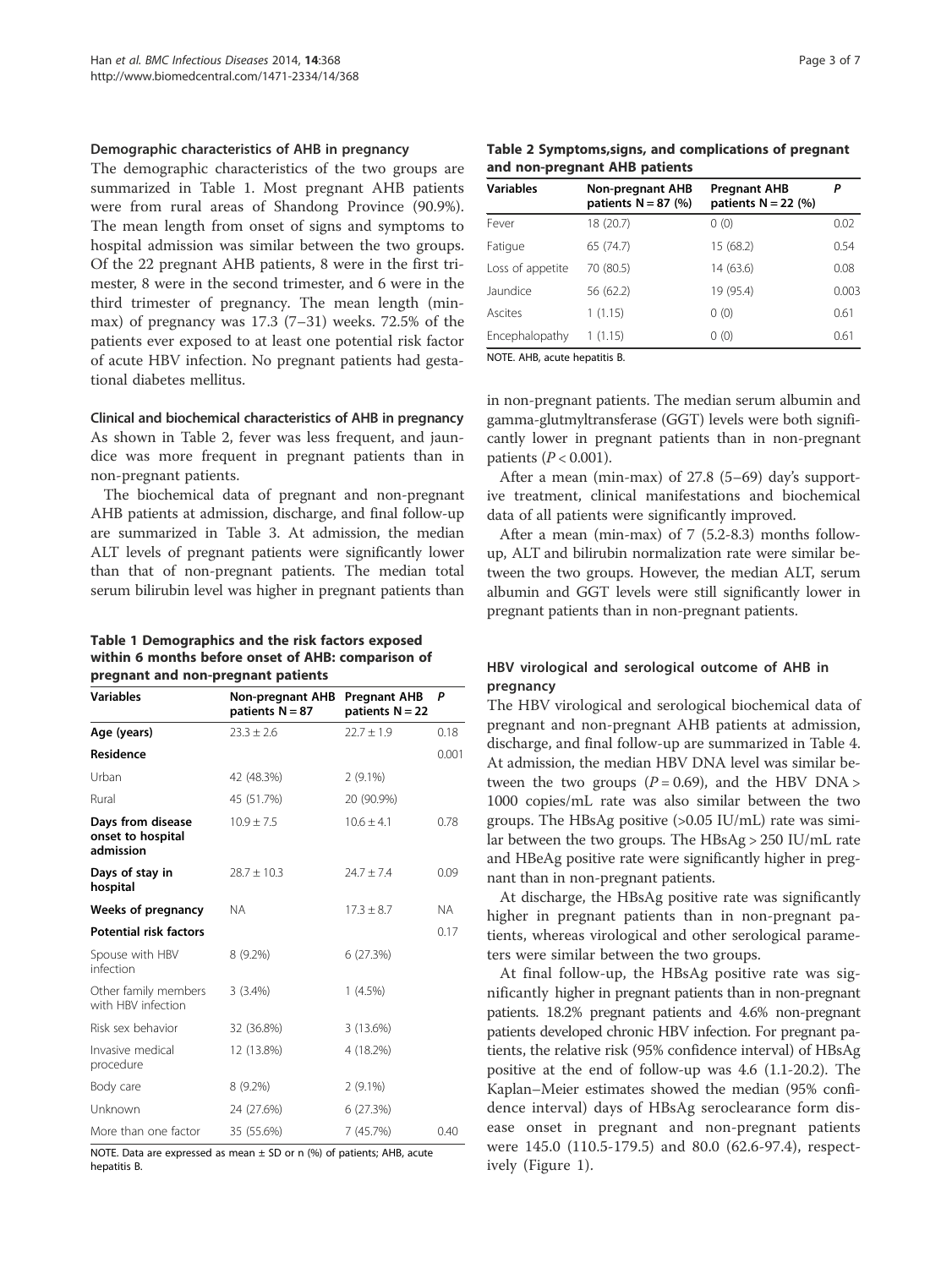#### Table 3 Biochemical data in pregnant and non-pregnant AHB patients at admission, discharge and final follow-up

| <b>Variables</b>                         | Non-pregnant AHB patients $N = 87$ | Pregnant AHB patients N = 22 | P       |
|------------------------------------------|------------------------------------|------------------------------|---------|
| At admission                             |                                    |                              |         |
| Days from disease onset to examination   | $11.8 \pm 7.3$                     | $11.3 \pm 4.1$               | 0.70    |
| ALT(IU/L)                                | 1237 (274-3615)                    | 1025 (285-1797)              | 0.039   |
| ALT > 1600 IU/L                          | 27 (31.0%)                         | $1(4.5\%)$                   | 0.01    |
| Bilirubin(umol/L)                        | 66.4 (8.2-549.7)                   | 140 (29.6-289.1)             | 0.005   |
| Bilirubin > 25 µmol/L                    | 69 (79.3%)                         | 22 (100%)                    | 0.02    |
| Albumin(q/L)                             | 39.0 (28-66)                       | 33.0 (23.0-42.3)             | < 0.001 |
| Albumin $<$ 35 g/L                       | 12 (13.8%)                         | 14 (63.6%)                   | < 0.001 |
| GGT(IU/L)                                | 95 (22-425)                        | $32.5(21-159)$               | < 0.001 |
| $GGT > 64$ IU/L                          | 68 (78.1%)                         | 4 (18.2%)                    | < 0.001 |
| At discharge                             |                                    |                              |         |
| Days from disease onset to examination   | $38.6 \pm 11.9$                    | $34.2 \pm 7.1$               | 0.11    |
| ALT(IU/L)                                | $28(7 - 712)$                      | $17(9 - 128)$                | 0.004   |
| ALT normalization                        | 56 (64.4%)                         | 20 (90.9%)                   | 0.02    |
| Bilirubin(umol/L)                        | 15.2 (4.2-212.5)                   | $19.7(8-61.4)$               | 0.27    |
| Bilirubin normalization                  | 65 (74.7%)                         | 17 (77.3%)                   | 0.80    |
| Albumin(q/L)                             | 40.4 (32-48.4)                     | 35 (30-38.8)                 | < 0.001 |
| Albumin normalization                    | 85 (97.7%)                         | 12 (54.5%)                   | < 0.001 |
| GGT(IU/L)                                | 48.0 (10-227)                      | 28.5 (12-93)                 | < 0.001 |
| GGT normalization                        | 60 (69.0%)                         | 20 (90.9%)                   | 0.04    |
| Final follow-up                          |                                    |                              |         |
| Months from disease onset to examination | $7.0 \pm 0.8$                      | $6.9 \pm 0.7$                | 0.54    |
| ALT(IU/L)                                | $20(5-68)$                         | $12(6-37)$                   | 0.015   |
| ALT normalization                        | 83 (95.4%)                         | 22 (100%)                    | 0.31    |
| Bilirubin(umol/L)                        | $12.1 (4.2-56)$                    | $13(5-22)$                   | 0.47    |
| Bilirubin normalization                  | 83 (94.4%)                         | 22 (100%)                    | 0.31    |
| Albumin(q/L)                             | 43 (36-48.5)                       | 39.5 (34-43.0)               | < 0.001 |
| Albumin $<$ 35 g/L                       | $0(0\%)$                           | 3 (13.6%)                    | < 0.001 |
| GGT(IU/L)                                | $37(10-87)$                        | $20(12-30)$                  | < 0.001 |
| GGT normalization                        | 80 (91.9%)                         | 22 (100%)                    | 0.17    |

NOTE. Data are expressed as mean ± SD, median(min-max), or n (%) of patients. AHB, acute hepatitis B; ALT, alanine aminotransferase; GGT, gamma-glutmyltransferase.

# **Discussion**

Just as it is generally accepted that pregnancy does not alter clinical recovery and mortality of AHB [25], the present study also did not find any significance difference on AHB mortality and occurrence of flulminant hepatitis between pregnant and non-pregnant patients. Clinical recovery, defined as relief of signs and symptoms, and normalization of ALT, was also similar between pregnant and non-pregnant females. However, the present study did reveal certain clinical and serological features of AHB during pregnancy.

Most of the patients in the present study were symptomatic (83.8%), whose signs and symptoms included prodromal fever, fatigue, and loss of appetite. Fever was significantly less common (0% vs. 20.7%,  $P = 0.02$ ) in

pregnant than in non-pregnant AHB patients, whereas the presence of other symptoms, such as fatigue and loss of appetite, were similar between the two groups. This finding may be partly explained by the "febrile hyporesponsiveness" phenomenon during pregnancy [26]. The febrile response is a significant contributor to the pathogenesis, clinical presentation and outcome of many illnesses and diseases [21]. During pregnancy, febrile response is suppressed by the following potential mechanisms: suppression of pro-inflammatory processes, augmentation of anti-inflammatory processes, and alterations in steroid hormones [21]. The suppressed febrile response during pregnancy can lead to a compromised ability to fight infection while it could be beneficial to the mother and the fetus. Whether the altered immunity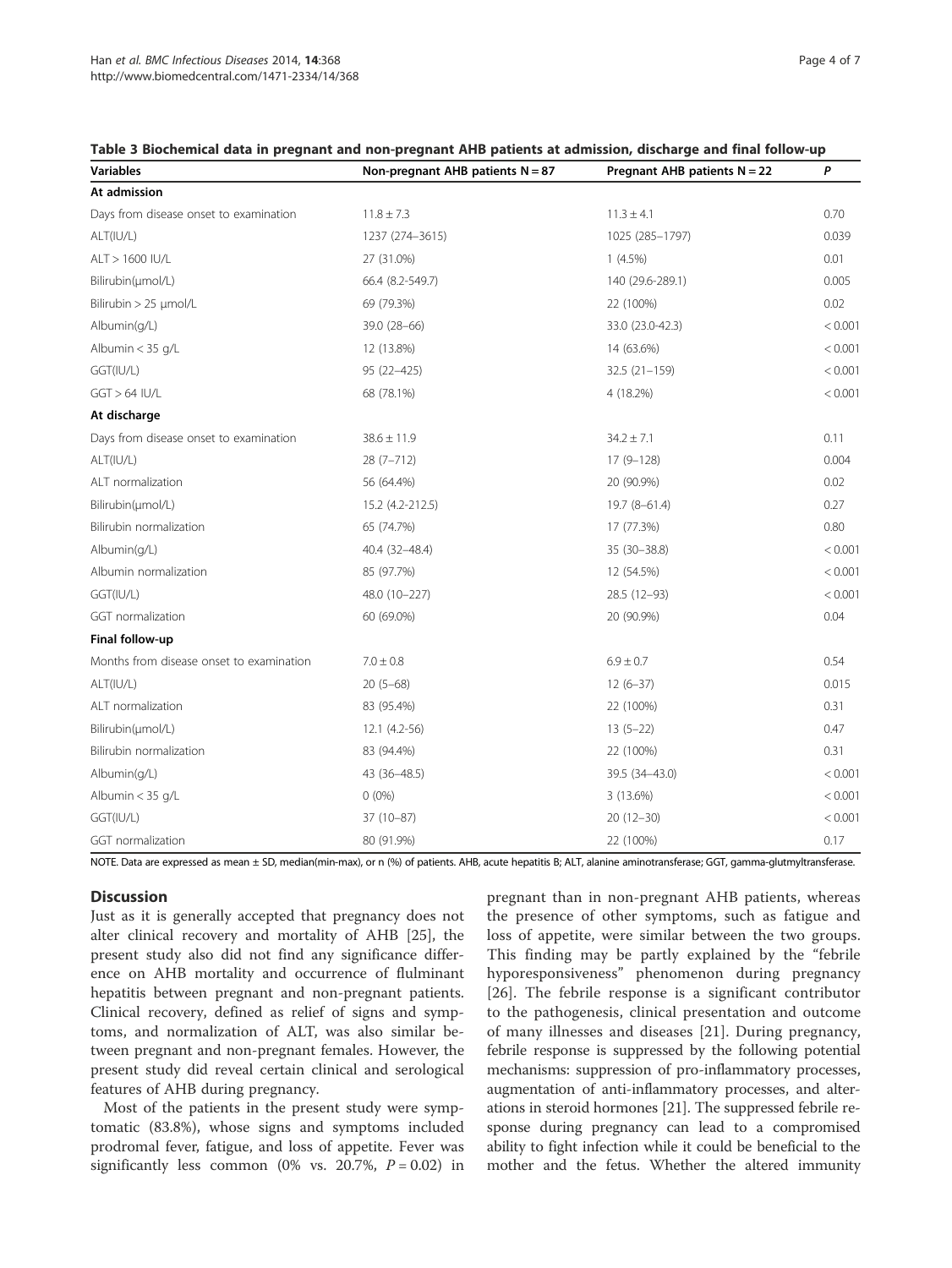| <b>Variables</b>                         | Non-pregnant AHB patients $N = 87$ | Pregnant AHB patients $N = 22$ | P    |
|------------------------------------------|------------------------------------|--------------------------------|------|
| At admission                             |                                    |                                |      |
| Days from disease onset to examination   | $11.8 \pm 7.3$                     | $11.3 \pm 4.1$                 | 0.70 |
| HBsAg positive                           | 6 (93.1%)                          | 22 (100%)                      | 0.21 |
| $HBSAg > 250$ IU/mL                      | 45 (51.7%)                         | 17 (77.3%)                     | 0.03 |
| HBsAg seroconversion                     | $3(3.44\%)$                        | $0(0\%)$                       | 0.38 |
| HBeAg positive                           | 52 (59.8%)                         | 19 (86.4%)                     | 0.02 |
| HBeAg seroconversion                     | 33 (37.9%)                         | $2(9.1\%)$                     | 0.01 |
| HBV DNA (log <sub>10</sub> copies/mL)    | 3.49 (3.0-7.14)                    | 3.49 (3.0-4.93)                | 0.69 |
| HBV DNA >1000 copies/mL                  | 55 (63.2%)                         | 17 (77.3%)                     | 0.21 |
| At discharge                             |                                    |                                |      |
| Days from disease onset to examination   | $38.6 \pm 11.9$                    | $34.2 \pm 7.1$                 | 0.11 |
| HBsAq positive                           | 54 (62.1%)                         | 19 (86.4%)                     | 0.03 |
| $HBSAg > 250$ IU/mL                      | 19 (21.8%)                         | 9 (40.9%)                      | 0.07 |
| HBsAg seroconversion                     | 11 (12.6%)                         | $0(0\%)$                       | 0.08 |
| HBeAg positive                           | 8 (9.2%)                           | 3 (13.6%)                      | 0.54 |
| HBeAg seroconversion                     | 72 (82.8%)                         | 15 (68.2%)                     | 0.13 |
| HBV DNA >1000 copies/mL                  | 11 (12.6%)                         | $1(4.5\%)$                     | 0.28 |
| Final follow-up                          |                                    |                                |      |
| Months from disease onset to examination | $7.0 \pm 0.8$ (5.2-8.3)            | $6.9 \pm 0.7$ (5.8-8.2)        | 0.54 |
| HBsAq positive                           | $4(4.6\%)$                         | 4 (18.2%)                      | 0.03 |
| $HBSAg > 250$ IU/mL                      | $1(1.1\%)$                         | $1(4.5\%)$                     | 0.29 |
| HBsAg seroconversion                     | 59 (67.8%)                         | 9 (40.9%)                      | 0.02 |
| HBeAg positive                           | $1(1.1\%)$                         | $1(4.5\%)$                     | 0.29 |
| HBeAg seroconversion                     | 80 (91.9%)                         | 19 (86.3%)                     | 0.42 |
| HBV DNA > 1000 copies/mL                 | $1(1.1\%)$                         | $1(4.5\%)$                     | 0.29 |

Table 4 HBV serological and virological data in pregnant and non-pregnant AHB patients at admission, discharge and final follow-up

NOTE. Data are expressed as mean ± SD,median (min-max), or n (%) of patients; HBV, hepatitis B virus; AHB, acute hepatitis B; HBsAg,hepatitis B surface antigen; HBeAg, hepatitis e antigen.

during pregnancy affects HBV DNA replication and eradication is still inconclusive.

Several studies investigated the effect of pregnancy on serum HBV DNA levels of pregnant women with chronic HBV infection [27-29]. The study by Soderstrom et al. observed increased serum HBV DNA levels in late pregnancy or early post-partum [28]. But, Nguyen et al. reported that the levels of HBV DNA and ALT during pregnancy were highly variable [27]. Little information is available regarding the virological and serological changes during acute HBV infection in pregnant patients.

In the present study, the median HBV DNA levels and HBV DNA undetectable rate were similar between pregnant and non-pregnant patients. HBV DNA and ALT levels were highly variable in both groups.

We noted significant lower ALT levels in pregnant women. A study on acute liver failure during pregnancy by Bhatia et al. also observed significantly lower ALT levels in pregnant women than in men and non-pregnant women

[30]. Elevated serum ALT levels or symptoms reflect the T-cell-mediated HBV-specific immune response [10]. The mild symptoms and relatively low ALT levels in pregnant AHB patients indicate that HBV specific immunity in pregnancy may differ from those in the general population.

Interestingly, we noted a significantly higher HBsAg levels and lower HBsAg severconversion rate in pregnant patients than in non-pregnant patients. At admission and discharge, the percent of HBsAg > 250 IU/mL in pregnant patients was higher than that in non-pregnant patients. Moreover, at final follow-up, about 7 months from disease onset, 18.2% of the pregnant patients were still HBsAg positive, a chronic HBsAg carrier state, whereas only 4.6% of the non-pregnant patients were HBsAg positive. Also, at final follow-up, the HBsAg seroconversion rate was significantly lower in pregnant than in non-pregnant patients  $(40.9\% \text{ vs. } 67.8\%, P = 0.02)$ . HBsAg levels reflect the host immune control state and cccDNA levels in hepatocytes [31,32]. T-cells are markedly reduced during early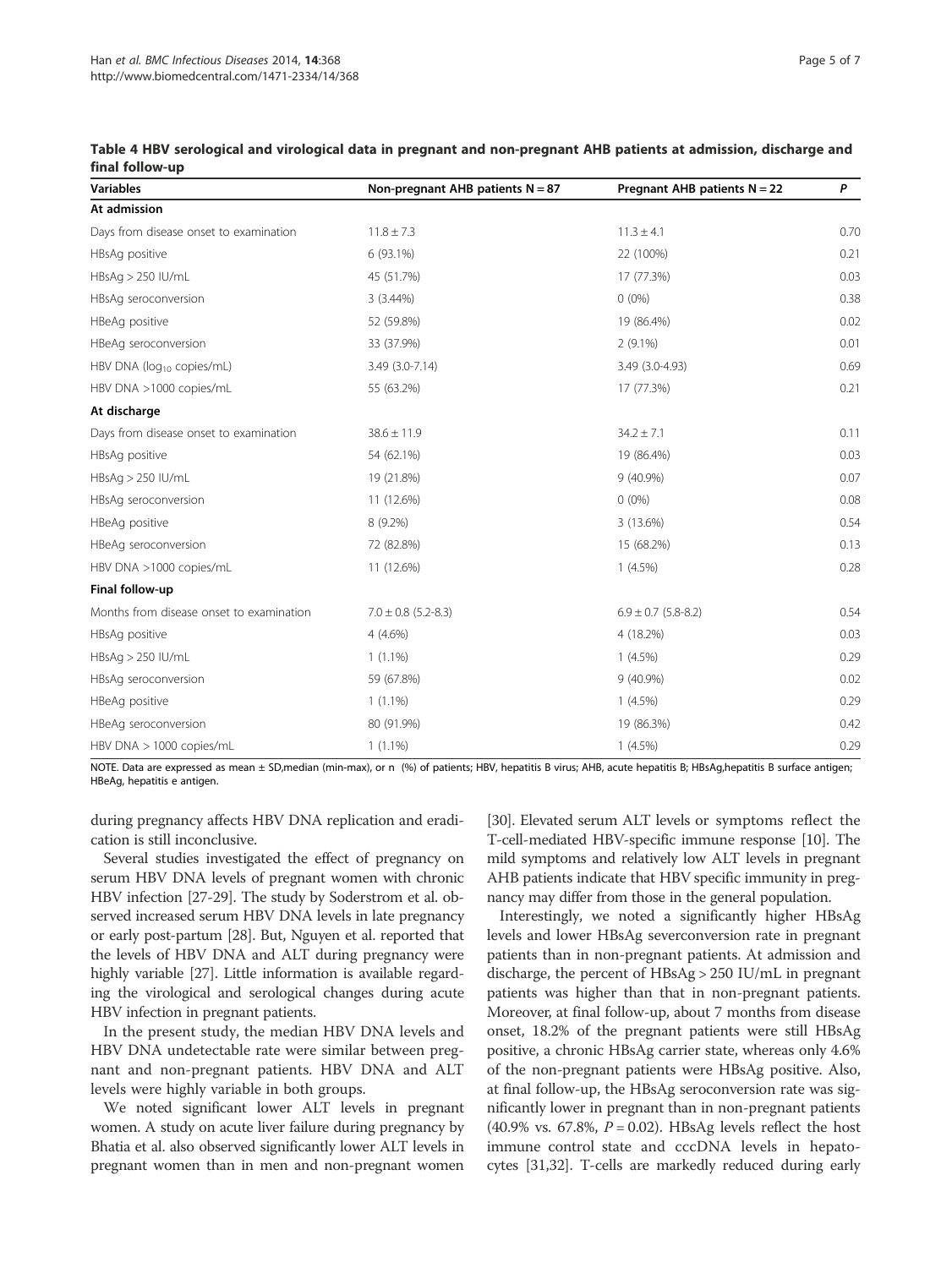

pregnancy up to the 20th week of gestation to reduce the level of immunity [15]. Increased hormone levels during pregnancy, including progesterone, estrogen and human chorionic gonadotropin, have been shown to have a clear suppressive effect on cell-mediated immunity [26]. This status may indicate that the altered immunity status may influence the eradication of HBV infected cells and the production of HBsAg antibodies. This notion is supported by the study of Mohite et al. which reported that the T cell response to HBsAg in pregnant women with AHB was absent throughout the illness, whereas that in adult males and non-pregnant females increased gradually after AHB onset [16].

We also noted a significantly more frequent and severe jaundice in pregnant women. At admission, hyperbilirubinemia was seen in all pregnant patients, and the total bilirubin level was significantly higher in pregnant than in non-pregnant patients. In acute hepatitis, serum total bilirubin level usually correlates positively with severity of liver injury [33]. However, we observed an inconsistence of total bilirubin level with peak ALT levels, a sensitive indicator of liver injury, in pregnant AHB patients. This indicate hyperbilirubinemia in pregnant AHB patients might be caused not only by intrahepatic inflammation, but possibly also by other factors influencing bilirubin clearance. Serum albumin and UDP-glucuronosyltransferase(UGP) are involved in bilirubin metabolism [34,35]. Significant lower serum albumin level, a protein that transports bilirubin, were observed in our and other studies [34,36]. An animal study revealed decreased expression of UGP1A1 during pregnancy in rat liver [37]. Recent genome-wide association studies indicated the UGP1A1 were important

genes in controlling serum bilirubin [35]. These results might partially explained the inconsistence between bilirubin concentration and ALT level in pregnant AHB patients.

The serum GGT levels were also significantly lower in pregnant patients. The serum GGT activity are lower in normal pregnant women than in non-pregnant women [36]. Hepatic synthesis of GGT could be inhibited by hormone secretion during pregnancy [36].

The strong point of the present study is the use of controls matched in age, sex, alcohol consumption, and other factors which may influence the course of AHB, with pregnant patients. Days from disease onset were also comparable between the two groups. To our knowledge, this is the first study that investigated the course of AHB during pregnancy with well matched controls.

There is a concern that 7 month follow up is too short. However, according to current acute hepatitis B investigative guidelines, those still HBV DNA-positive or HBsAgpositive are considered confirmed chronic carriers, and should be counseled accordingly [17]. In fact, we followed the patients for at least 1 year. For the pregnant AHB patients, none of them used antiviral therapy during followup, 4 patients were still HBsAg positive after at least 12 month follow-up. However, among the 618 AHB patients, for those without pregnancy, a significant portion of those still HBV DNA positive after 6 months of infection were treated with interferon or nucleotide analogues. Also, this was a hospital-based study, most patients in this study were symptomatic and relatively severe. The clinical features and outcome of asymptomatic AHB in pregnancy is not clear. To answer these questions, a large scaled population based study is needed.

#### Conclusion

Although the clinical recovery of AHB differs little in pregnant and non-pregnant patients, the HBsAg loss and seroconversion is delayed and lower in pregnant patients. Pregnancy might be a possible risk of chronicity following acute HBV infection. Further clinical and basic studies are necessary to confirm the findings and to elucidate the underlying mechanisms.

#### Abbreviations

AHB: Acute hepatitis B; ALT: Alanine aminotransferase; anti-HBc: Antibody to hepatitis core antigen; AST: Aspartate aminotransferase; GGT: Gamma-glutmyltransferase; HBsAg: Hepatitis B surface antigen; HBV: Hepatitis B virus.

#### Competing interests

The authors declare that there are no competing interests.

#### Authors' contributions

YH: acquisition of data, technical support; CS: acquisition of data; CL: acquisition of data; SX: acquisition of data; DX: acquisition of data; LL: acquisition of data; JY: acquisition of data; WL: acquisition of data; QL: study concept and design, analysis and interpretation of data, drafting of the